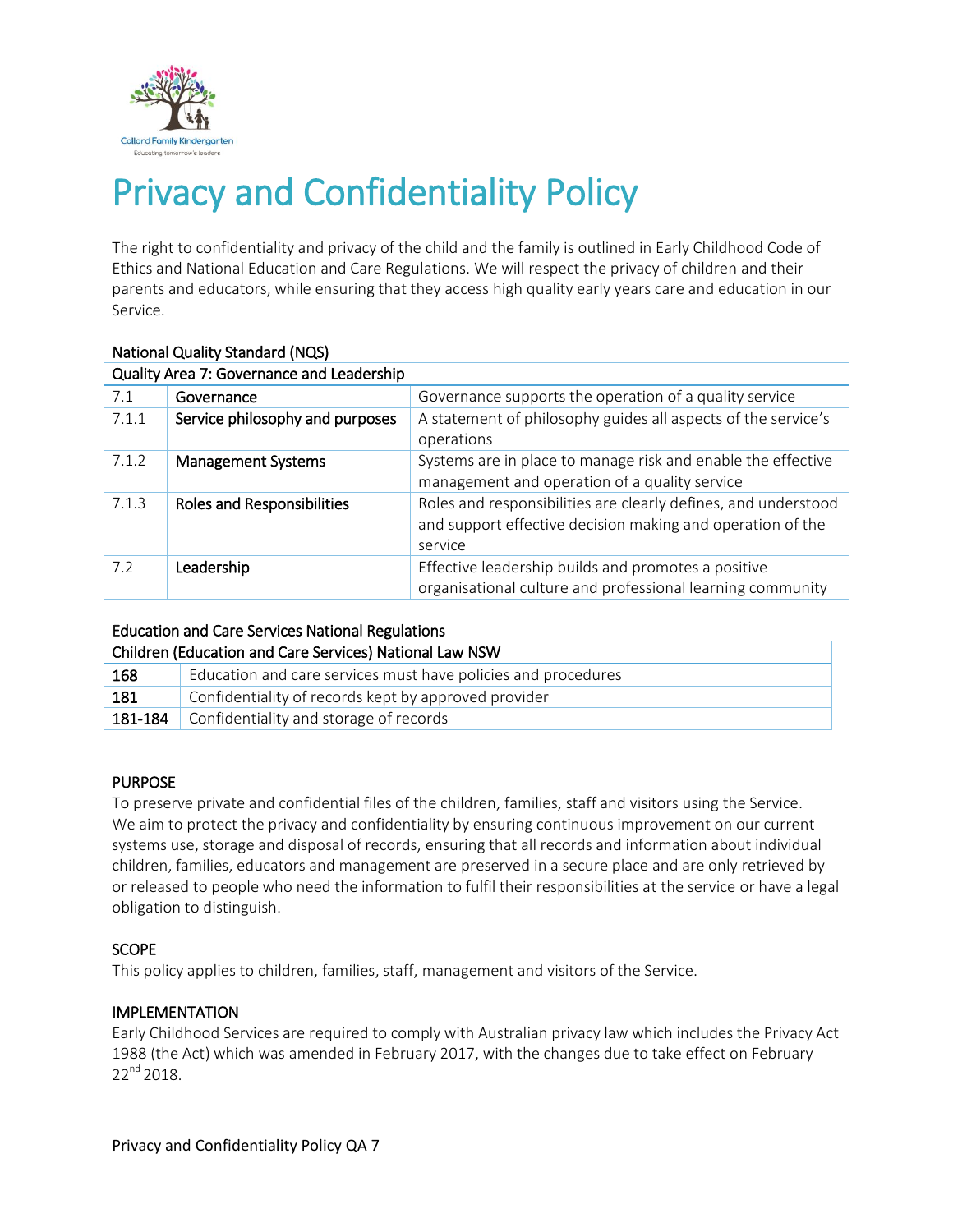

The new law introduces a Notifiable Data Breaches (NDB) scheme that requires Early Childhood Services, Family Day Care Services and Out of School Hours Care Services to provide notice to the Office of the Australian Information Commissioner (formerly known as the Privacy Commissioner) and affected individuals of any data breaches that are "likely" to result in "serious harm."

Businesses that suspect an eligible data breach may have occurred, must undertake a reasonable and expeditious assessment to determine if the data breach is likely to result in serious harm to any individual affected. A failure to notify that is found to constitute a serious interference with privacy under the Privacy Act may result in a fine of up to \$360,000 for individuals or \$1.8 million for organisations. In order to comply with the Privacy Act, services are required to follow the Australian Privacy Principles (APPs), which are contained in Schedule 1 of the Privacy Act 1988 (Privacy Act).

In particular, the principles cover how personal information can be used and disclosed (including overseas), keeping personal information secure, and the open and transparent management of personal information including having a privacy policy.

The principles cover:

- the open and transparent management of personal information including having a privacy policy
- an individual having the option of transacting anonymously or using a pseudonym where practicable
- the collection of solicited personal information and receipt of unsolicited personal information including giving notice about collection
- how personal information can be used and disclosed (including overseas)
- maintaining the quality of personal information
- keeping personal information secure
- right for individuals to access and correct their personal information

The APPs place more stringent obligations on APP entities when they handle 'sensitive information'. Sensitive information is a type of personal information and includes information about an individual's:

- health (including predictive genetic information)
- racial or ethnic origin
- political opinions
- membership of a political association, professional or trade association or trade union
- religious beliefs or affiliations
- philosophical beliefs
- sexual orientation or practices
- criminal record
- biometric information that is to be used for certain purposes
- Biometric templates.

#### Australian Privacy Principles (APPs)

#### APP 1 – Open and transparent management of personal information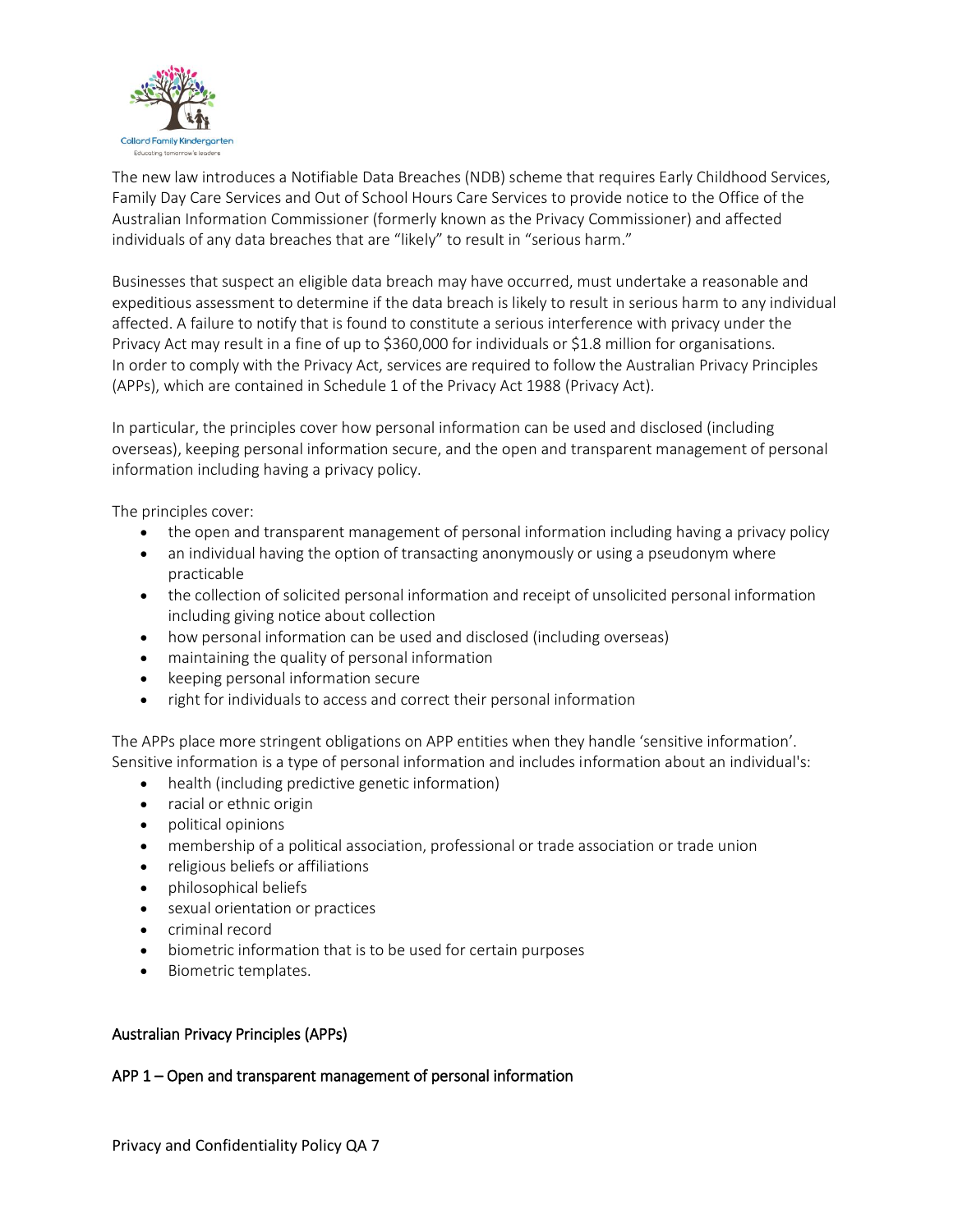

Ensures that APP entities manage personal information in an open and transparent way. This includes having a clearly expressed and up to date APP privacy policy.

#### APP 2 – Anonymity and Pseudonymity

Requires APP entities to give individuals the option of not identifying themselves, or of using a pseudonym. Limited exceptions apply

## APP 3 – Collection of solicited personal information

Outlines when an APP entity can collect personal information that is solicited. It applies higher standards to the collection of 'sensitive' information.

#### APP 4 – Dealing with unsolicited personal information

Outlines how APP entities must deal with unsolicited personal information.

#### APP 5 – Notification of the collection of personal information

Outlines when and in what circumstances an APP entity that collects personal information must notify an individual of certain matters.

## APP 6 – Use or disclosure of personal information

Outlines the circumstances in which an APP entity may use or disclose personal information that it holds

#### APP 7 – Direct marketing

An organisation may only use or disclose personal information for direct marketing purposes if certain conditions are met.

#### APP 8 – Cross-order disclosure of personal information

Outlines the steps an APP entity must take to protect personal information before it is disclosed overseas

#### APP 9 – Adoption, use or disclosure of government related identifiers

Outlines the limited circumstances when an organisation may adopt a government related identifier of an individual as its own identifier, or use or disclose a government related identifier of an individual.

#### APP 10 – Quality of personal information

An APP entity must take reasonable steps to ensure the personal information it collects is accurate, up to date and complete. An entity must also take reasonable steps to ensure the personal information it uses or discloses is accurate, up to date, complete and relevant, having regard to the purpose of the use or disclosure.

#### APP 11 – Security of personal information

An APP entity must take reasonable steps to protect personal information it holds from misuse, interference and loss, and from unauthorised access, modification or disclosure. An entity has obligations to destroy or de-identify personal information in certain circumstances.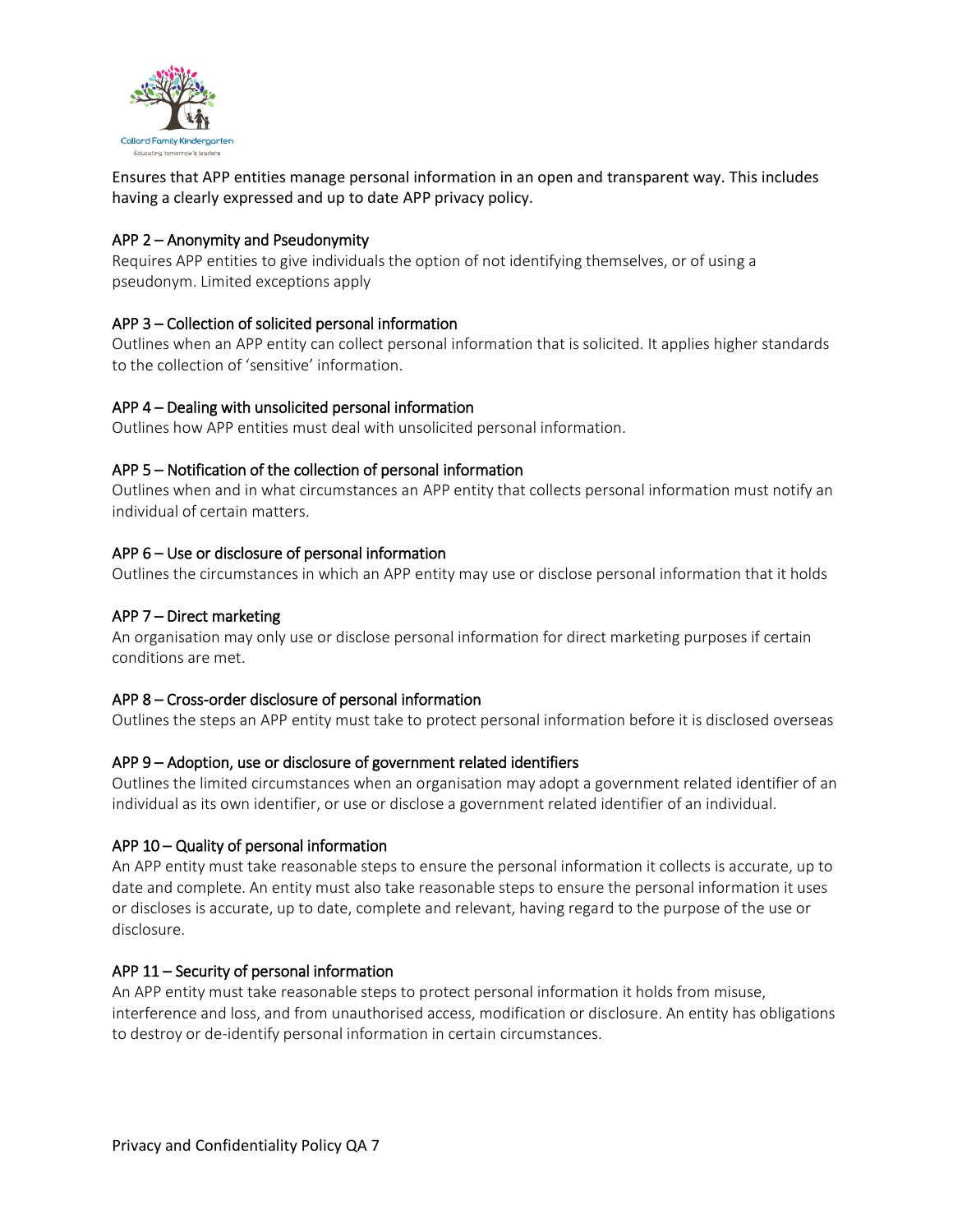

## APP 12 – Access to personal information

Outlines an APP entity's obligations when an individual requests to be given access to personal information held about them by the entity. This includes a requirement to provide access unless a specific exception applies.

#### APP 13 – Correction of personal information

Outlines an APP entity's obligations in relation to correcting the personal information it holds about individuals

#### Management will:

- Provide Staff and Educators with relevant changes
- Make sure all relevant staff understand the requirements under Australia's privacy law
- Keep up to date with the Australian Privacy Principles (this may include delegating a staff member to oversee all privacy-related activities to ensure compliance).
- Ensure personal information in protected in accordance with our obligations under the Privacy Act 1988 and Privacy amendments (Enhancing Privacy Protection) Act 2012
- Ensure all records and documents are maintained and stored in accordance with Education and Care Service National Regulations
- Ensure the service acts in accordance with the requirements of the Privacy Principles and Privacy Act 1988 by developing, reviewing and implementing procedures and practices that identify
	- the name and contact details of the service;
	- what information the service collects and the source of information
	- why the information is collected;
	- who will have access to the information
	- Collection, storage, use, disclosure and disposal of personal information collected by the service
	- any law that requires the particular information to be collected;
	- adequate and appropriate storage for personal information collect by the service
	- protection of personal information from unauthorised access
- Ensure the appropriate use of images of children
- Ensure all employees, students volunteers and families are provided with a copy of this policy
- Deal with privacy complaints promptly and in a consistent manner*,* following the Service's Grievance Procedures. Where the aggrieved person is dissatisfied after going through the grievance process
- Ensure families only have access to the files and records of their own children
- Ensure information given to Educators will be treated with respect and in a professional manner
- Children and staff files are stored in a locked and secure cabinet
- Ensure Information relating to staff employment will remain confidential to the people directly involved with making personnel decisions.
- Information shared with us by the family will be treated as confidential unless told otherwise.

#### Privacy and Confidentiality Policy QA 7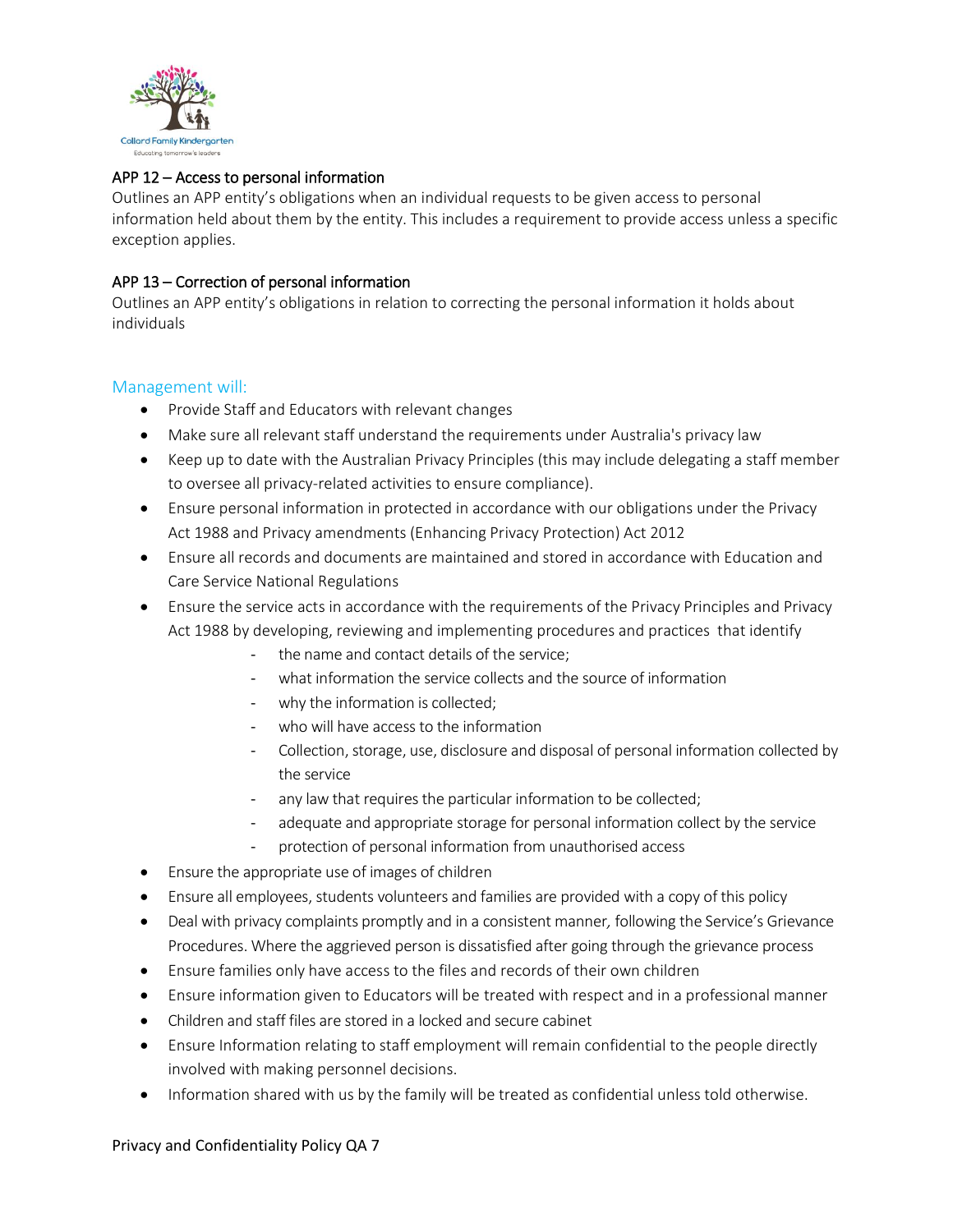

## Nominated Supervisor will:

- Adhere to centre policies and procedures, supporting management
- Ensure educators, staff, volunteers and families are aware of the privacy and confidentiality policy
- Ensure the service obtains consent from parents and/or guardian of children who will be photographed or videoed by the service
- Ensure families only have access to the files and records of their own children
- Information given to Educators will be treated with respect and in a professional manner
- Ensure only necessary information regarding the children's day to day health and wellbeing is given to non-primary contact educators – for example food allergies
- Will not discuss individual children with people other than the family of that child, except for the purposes of curriculum planning or group management. Communication in other settings must be approved by the family beforehand.
- Information shared with us by the family will be treated as confidential unless told otherwise.

## Responsible Persons and Staff will:

- Read and adhere to the privacy and confidentiality policy at all times
- Ensure recording information and photographs of children are kept secure and may be requires at any time by the child's parents or guardian
- Ensure families only have access to the files and records of their own children
- Treat private and confidential information with respect in a professional manner
- Will not discuss individual children with people other than the family of that child, except for the purposes of curriculum planning or group management. Communication in other settings must be approved by the family beforehand.
- Information shared with us by the family will be treated as confidential unless told otherwise.
- Maintain individual and Service information and store documentation according to this policy at all times.
- Not to share information about the individual or service, management information, or other staff as per legislative authority.

## Personal information our service may request in regards to children:

- Parent contact details
- Emergency contact details and persons authorised to collect individual children
- Children's health requirements
- Immunisation records
- Developmental records and summaries
- External agency information

#### Privacy and Confidentiality Policy QA 7